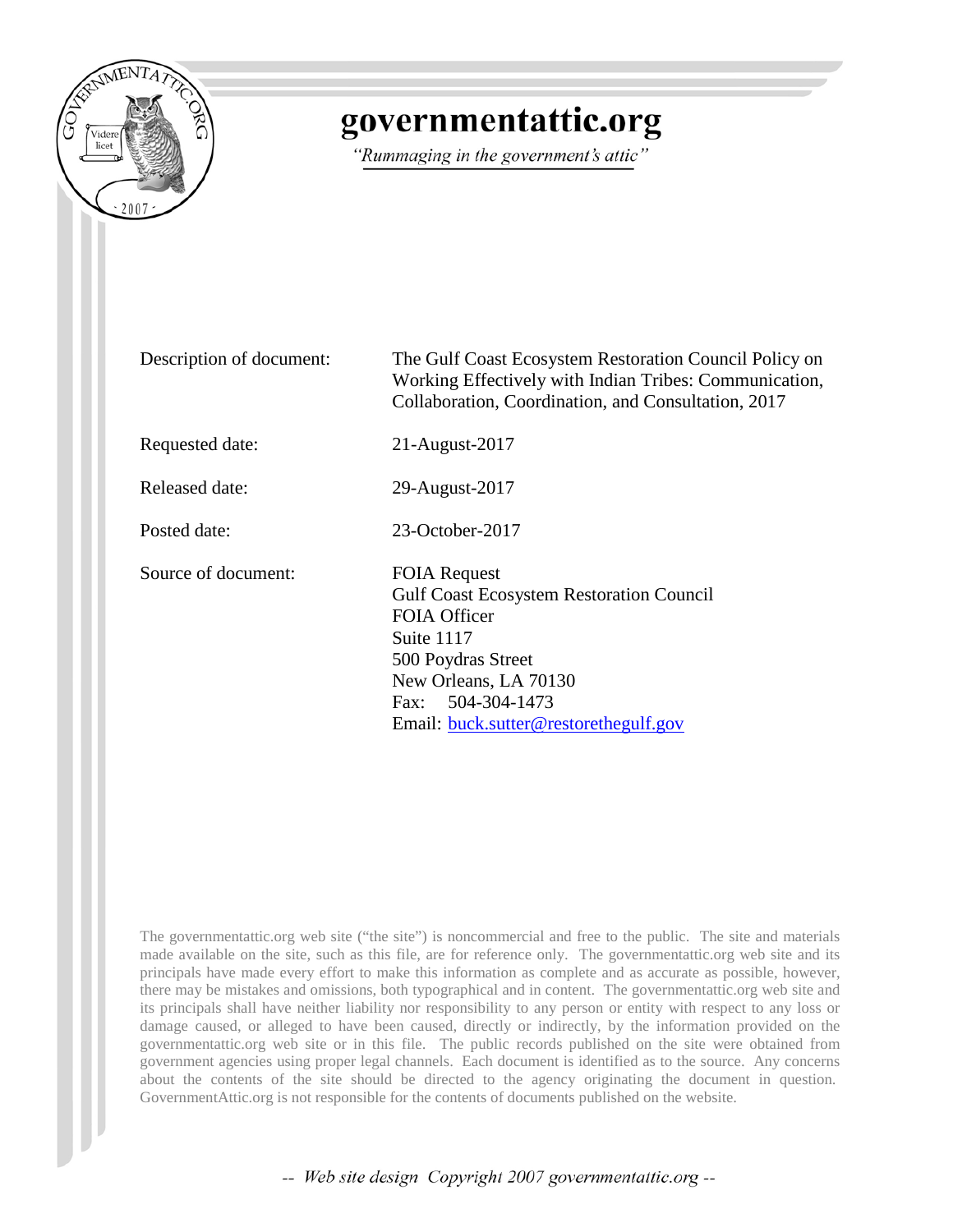From: Buck Sutter <buck.sutter@restorethegulf.gov> Cc: Mark Bisgeier <mark.bisgeier@restorethegulf.gov>; Jamie Lipsey <jamie.lipsey@restorethegulf.gov>; Keala Hughes <keala.hughes@restorethegulf.gov>; David Gilliland <david.gilliland@restorethegulf.gov> Sent: Tue, Aug 29, 2017 11:04 am Subject: Re: FOIA request to GCERC

In response to your Freedom of Information Act (FOIA) request, please find the RESTORE Council's draft Policy on Working Effectively with Indian Tribes: Communication, Collaboration, Coordination, and Consultation dated February 16, 2017 (Tribal Consultation Policy). The Council is releasing all responsive pages in their entirety.

The Tribal Consultation Policy is designed to specify how the Council works with federally recognized Indian Tribes on a government-to-government basis. Please note that although the policy has been reviewed by Absentee-Shawnee Tribe of Indians of Oklahoma, Alabama-Coushatta Tribe of Texas, Alabama-Quassarte Tribal Town, Caddo Nation, Catawba Indian Nation, Cherokee Nation, Chickasaw Nation, Chitimacha Tribe of Louisiana, Choctaw Nation of Oklahoma, Coushatta Tribe of Louisiana, Eastern Band of Cherokee Indians, Eastern Shawnee Tribe of Oklahoma, Jena Band of Choctaw Indians, Kialegee Tribal Town, Miccosukee Tribe of Indians of Florida, Mississippi Band of Choctaw Indians, Muscogee (Creek) Nation, Poarch Band of Creek Indians, Quapaw Tribe of Indians, Seminole Nation of Oklahoma, Seminole Tribe of Florida, Shawnee Tribe, Thlopthlocco Tribal Town, Tunica-Biloxi Indian Tribe, United Keetoowah Band of Cherokee Indians of Oklahoma, Kickapoo Traditional Tribe of Texas, Ysleta del Sur Pueblo Tribes, it has not yet been approved by those tribes or by the Council and so remains a draft policy.

Because you are categorized as an "all other" requester, there are no fees charged for this request.

Please note that you have the right to seek assistance from the Council's FOIA Public Liaison, who is David Gilliland. Please contact Dave at David Gilliland <david.gilliland@restorethegulf.gov> if you have any questions or concerns.

Sincerely, Buck Sutter FOIA Officer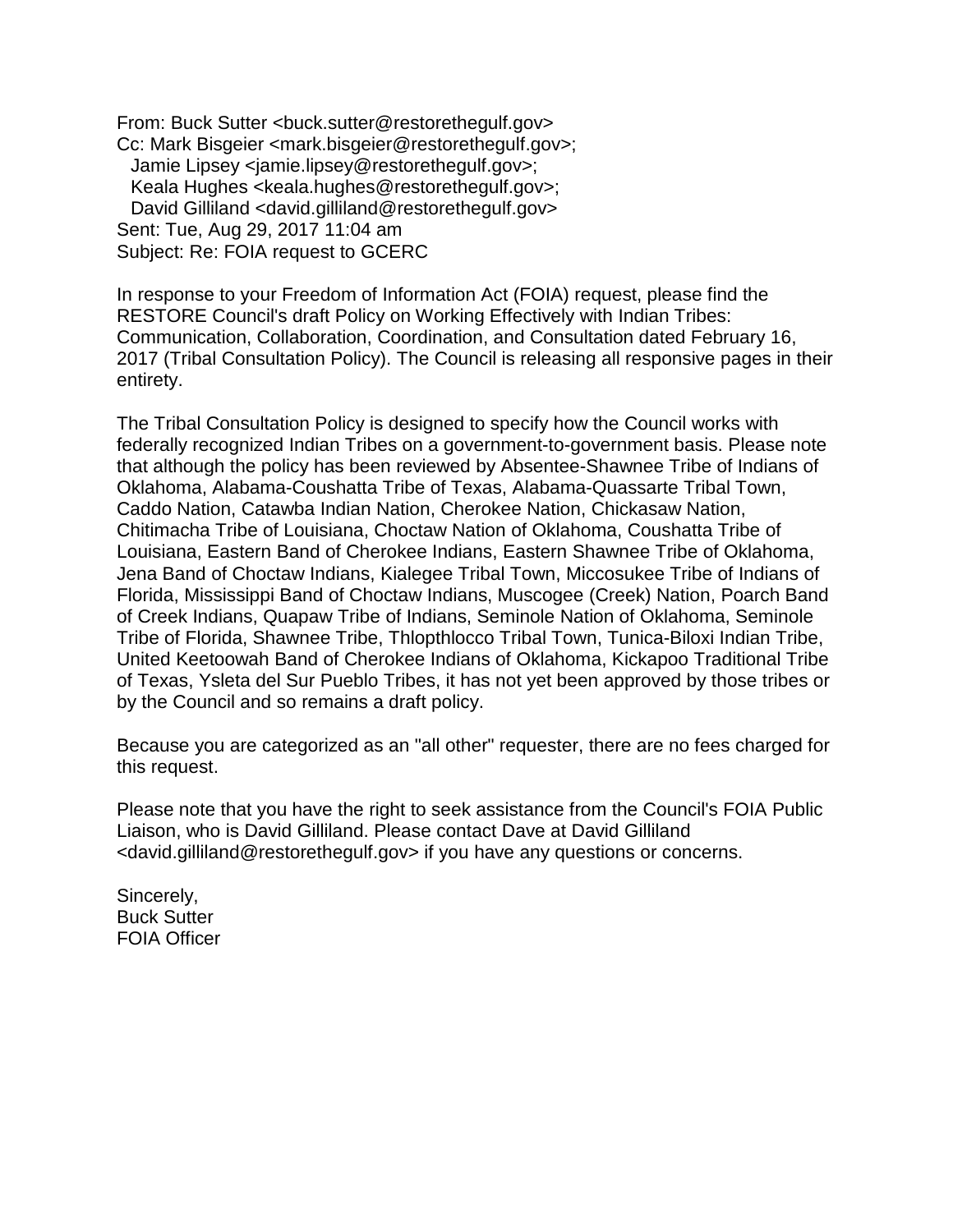## **The Gulf Coast Ecosystem Restoration Council Policy on Working Effectively with Indian Tribes: Communication, Collaboration, Coordination,**

# **and Consultation**

*February 16, 2017 Draft*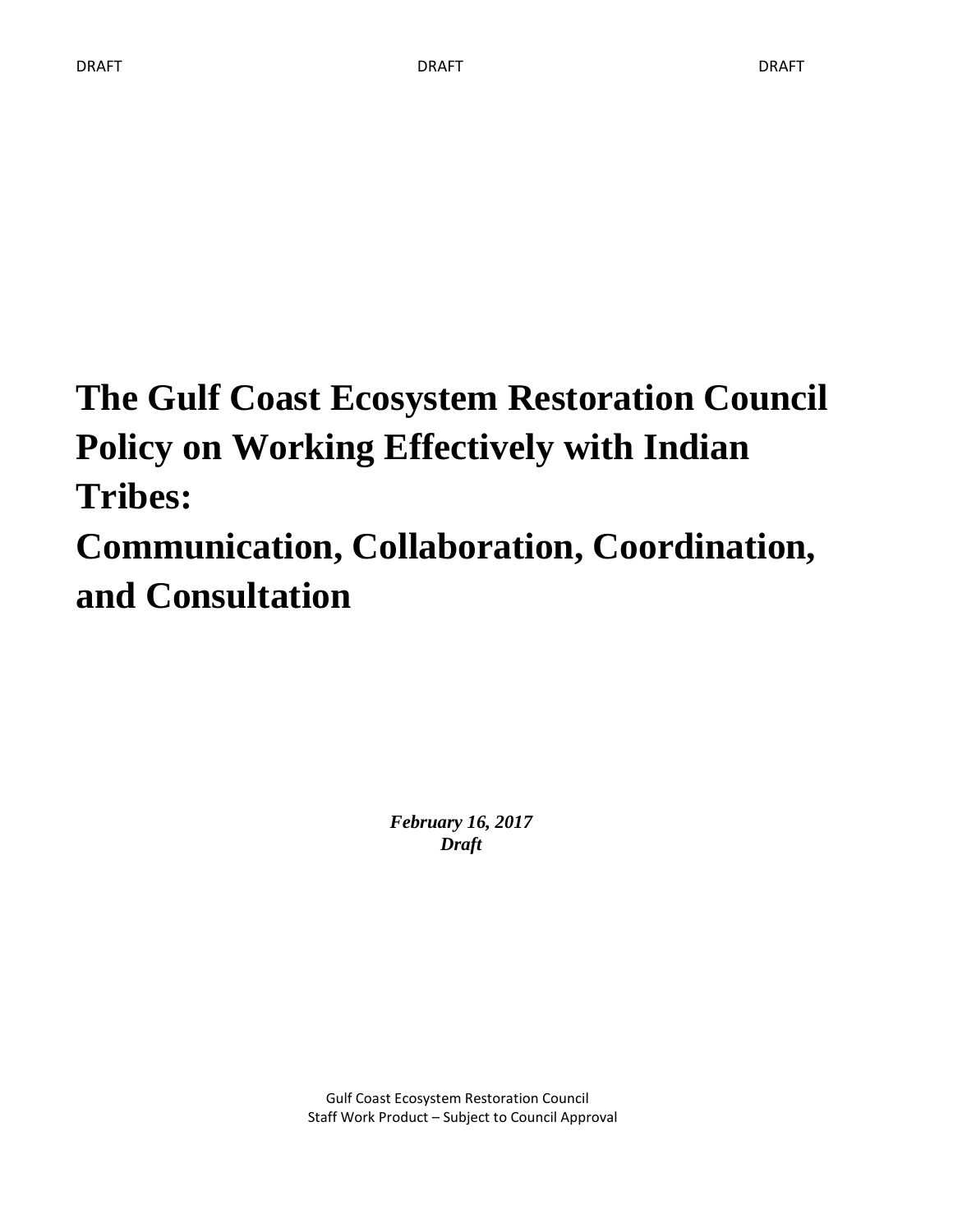#### **Table of Contents**

| 4         |
|-----------|
| 5         |
| 6         |
| 7-9       |
| $10 - 11$ |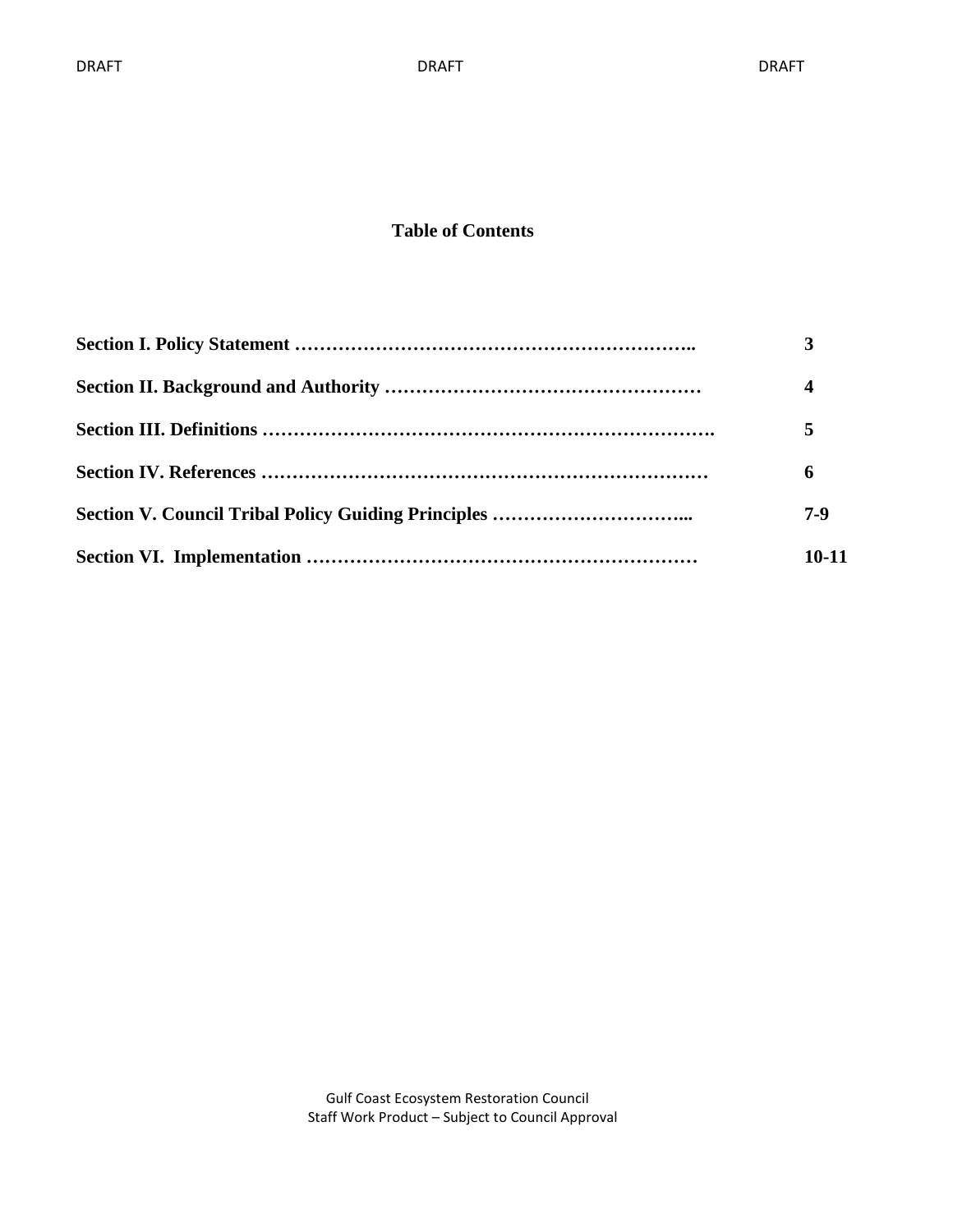#### **The Gulf Coast Ecosystem Restoration Council Policy on Working Effectively with Indian Tribes: Communication, Collaboration, Coordination, and Consultation**

#### **I. Policy Statement**

This "Tribal Communication, Collaboration, Coordination, and Consultation Policy" (Policy) of the Gulf Coast Ecosystem Restoration Council (Council) establishes the manner in which the Council works with federally recognized tribes (Indian Tribes or Tribes) on a government-togovernment basis. This Policy provides a foundation for building durable relationships; addresses issues concerning Tribes including self-government, Tribal trust resources, Tribal treaty and other rights; and enhances, protects and preserves Tribal cultural and environmental resources. Communication, collaboration, coordination, and consultation must be mutually supportive and lead to information exchange, mutual understanding, and informed decisionmaking. The Council recognizes Tribal self-government and supports Tribal sovereignty and self-determination.

The Council recognizes the unique legal and political relationship between Tribal governments and the Federal government, as established in the Constitution, statutes, treaties, executive orders and federal court decisions. In recognition of that special relationship, and pursuant to Executive Order 13175 ("Consultation and Coordination with Indian Tribe Governments"), the Council establishes this Policy in order to ensure government-to-government engagement and promote enhanced communication that emphasizes trust, respect, and shared responsibility. Communication will be open and transparent without compromising the rights of Tribes or a meaningful and good-faith government-to-government consultation process. This Policy shall complement, not supersede, any existing laws, rules, statutes, or regulations that guide the Tribal consultation process.

The Council recognizes each federally recognized Indian Tribe as a culturally unique Tribal government. Therefore, the Council will collaboratively develop tribe-specific protocols with any requesting federally recognized Indian Tribe. Tribe-specific protocols will complement and be in addition to this Policy statement.

The Council acknowledges that it does not have the authority or responsibility to consult with non-federally recognized tribes on a government-to-government basis. This Policy statement is not intended to, and does not, enlarge or diminish the Council's legal obligations to federally recognized Indian Tribes, nor does this Policy statement provide an independent cause of action against the Council, any of its members, officers or employees, or any person beyond any existing legal responsibilities.

This Policy is to be construed consistent with federal statutes, regulations, and other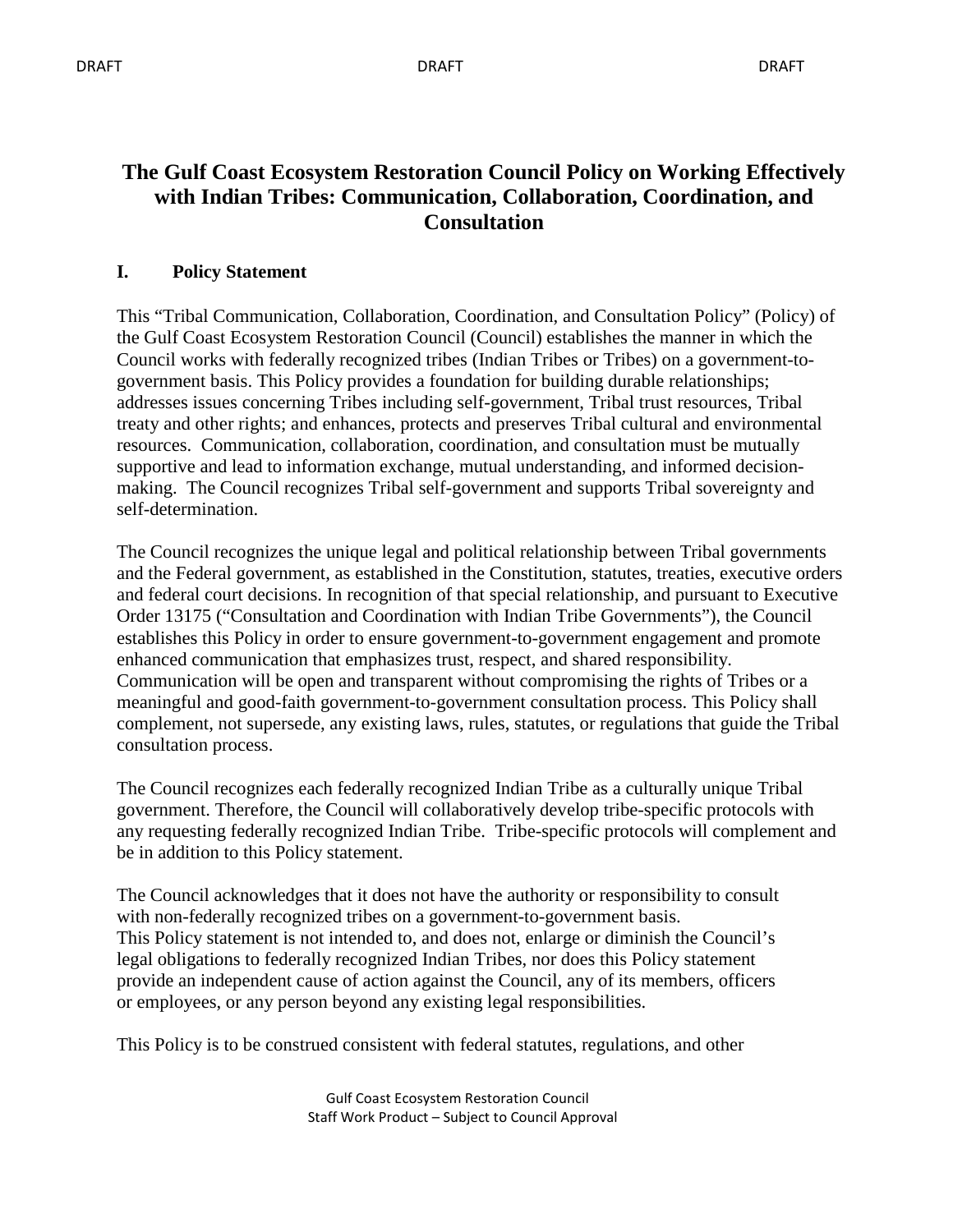relevant federal legal authorities as well as presidential memoranda and executive orders.

#### **II. Background and Authority**

#### **Background**

In July 2012, the Resources and Ecosystems Sustainability, Tourist Opportunities, and Revived Economies of the Gulf Coast States Act (RESTORE Act) established the Council, which is comprised of governors from the States of Alabama, Florida, Louisiana, Mississippi and Texas; and the Secretaries from the U.S. Departments of the Interior, Commerce, the Army, Agriculture, and Homeland Security, as well as the Administrator of the U.S. Environmental Protection Agency.

This Policy complies with the Presidential Memorandum issued November 5, 2009, directing agencies to develop a plan to fully implement Executive Order 13175. Executive Order 13175 specifies that each agency must have an accountable process to ensure meaningful and timely input by tribal officials in the development of regulatory policies that have tribal implications.

The Council provided opportunity for review and communicated, collaborated, coordinated and consulted with Tribes to the greatest extent practicable and permissible in the development of this Policy.

One of the primary goals of this Policy is to fully implement Executive Order 13175, with the ultimate goal of strengthening the communication, collaboration, coordination, consultation, and partnership between Tribal governments and the Council.

#### **Authority**

The federal government has a unique legal and political relationship with Indian Tribes, established through and confirmed by the U.S. Constitution, treaties, statutes, executive orders, and judicial decisions. As a federal agency, the Council is adopting this Policy in order to recognize that relationship and to implement Executive Order 13175 and Executive Order 13007 ("Indian Sacred Sites"). Additional authorities include the National Historic Preservation Act (54 U.S.C. § 306108 et seq., formerly 16 U.S.C. § 470), the Archaeological Resources Protection Act (16 U.S.C. § 470aa et seq.), the Native American Graves Protection and Repatriation Act (25 U.S.C. § 3001 et seq.), and the National Environmental Policy Act (42 U.S.C. § 4321 et seq.) to the extent they apply.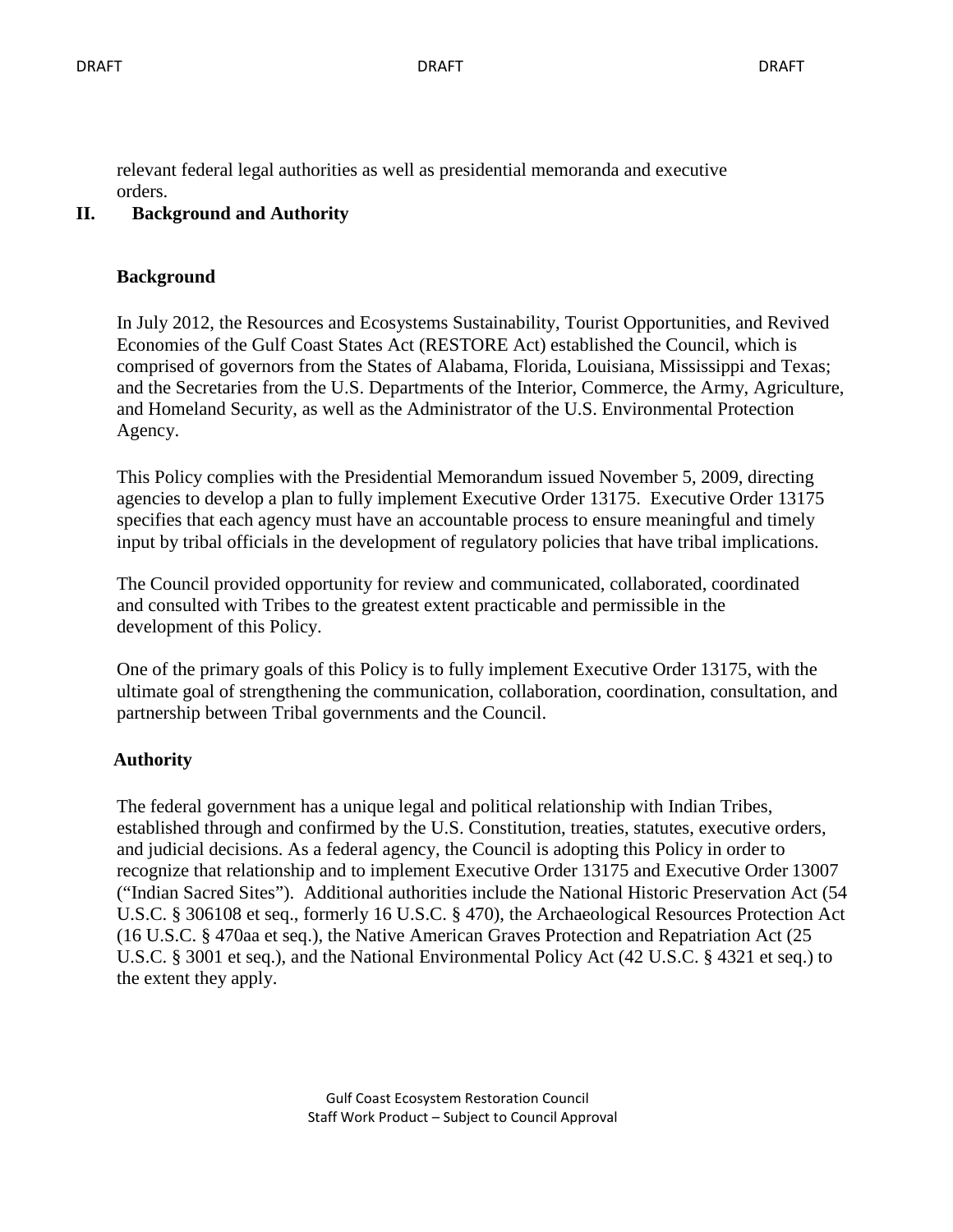#### **III. Definitions**

- **A.** "Consultation" means an open, timely, meaningful, collaborative and effective communication process that emphasizes trust, respect and shared responsibility. To the extent practicable and permitted by law, communication, collaboration, coordination, and consultation works toward: (1) mutual consensus and begins at the earliest planning stages, before decisions are made and actions are taken, and (2) an active and respectful dialogue concerning actions proposed by the Council that may significantly affect Tribal resources, Tribal rights (including treaty rights) or Tribal interests in "Indian Country" (as defined below).
- **B.** "Gulf Coast States" or "States" means the States of Alabama, Florida, Louisiana, Mississippi and Texas.

#### **C.** "Indian Country" means:

1. All land within the limits of any Indian reservation under the jurisdiction of the United States government, notwithstanding the issuance of any patent, and including rights-of-way running through the reservation;

2. All dependent Indian communities within the borders of the United States whether within the original or subsequently acquired territory thereof, and whether within or without the limits of a state:

3. All Indian allotments, the Indian titles to which have not been extinguished, including rights-of-way running through the same;

4. All land owned by a Tribe including trust, reservation, fee simple, and allotted lands.

- **D.** "Tribal official" means an elected, appointed, or designated official or employee of a Tribe.
- **E.** "Tribal resources" or "Tribal trust resources" means those natural resources and properties of traditional or contemporary religious or cultural importance, either on or off Tribal lands, retained by, or reserved by or for, Tribes through federal treaties, statutes, agreements or executive orders.
- **F.** "Tribe" or "Indian Tribe" means an Indian or Alaska Native tribe, band, nation, pueblo, village, or community that the Secretary of the Interior acknowledges to exist as an Indian Tribe pursuant to the Federally Recognized Indian Tribe List Act of 1944, 25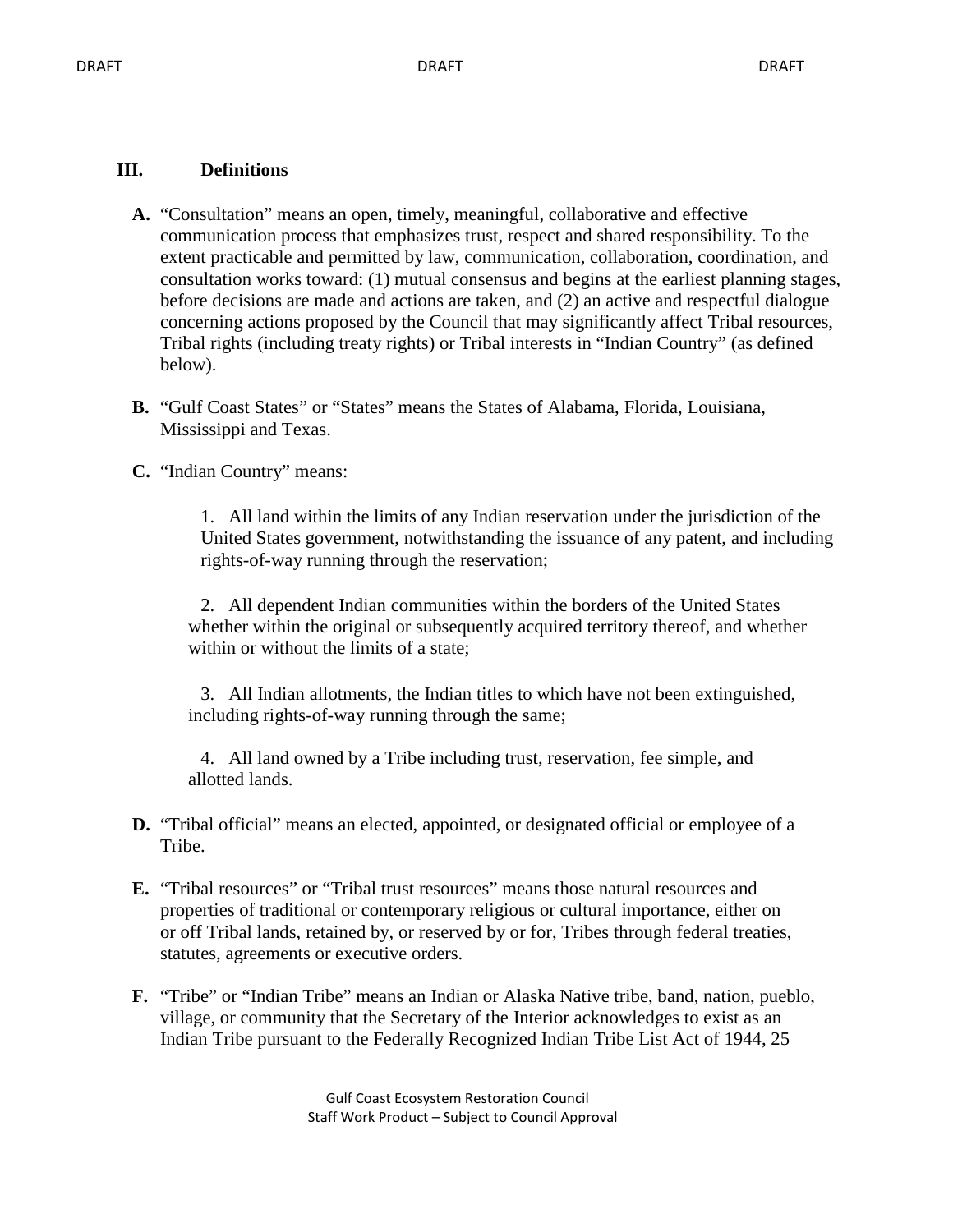U.S.C. § 479a.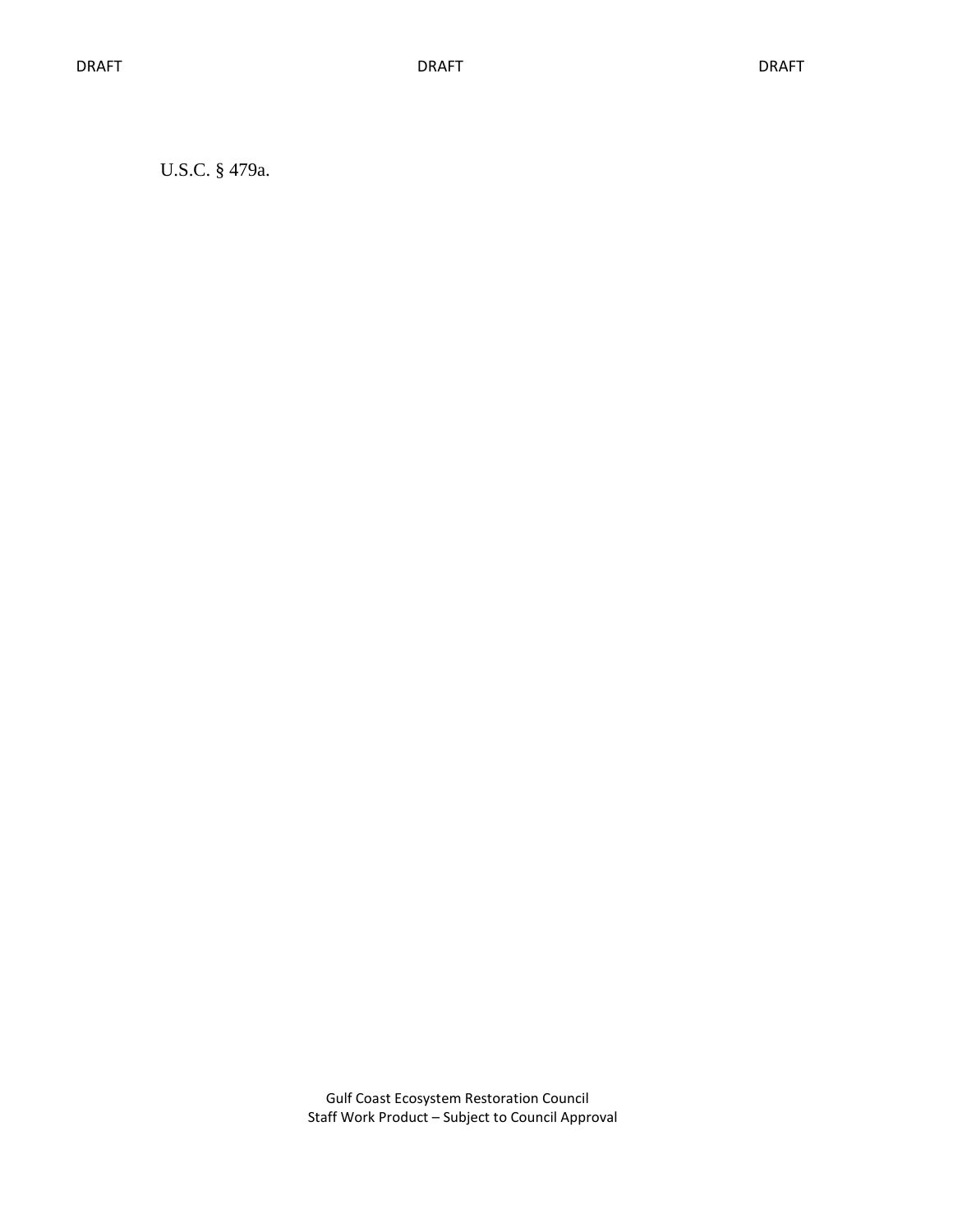#### **IV. References**

- **A.** National Historic Preservation Act of 1966, 54 U.S.C. § 306108 et seq. (formerly 16 U.S.C. § 470).
- **B.** Archaeological Resources Protection Act of 1979, 16 U.S.C. § 470aa et seq.
- **C.** Native American Graves Protection and Repatriation Act of 1990, 25 U.S.C. § 3001 et seq.
- **D.** Executive Order 12898, Federal Actions to Address Environmental Justice in Minority populations and Low-Income Populations, 16 Feb 1994.
- **E.** Executive Order 13007, *Indian Sacred Sites*, 24 May 1996.
- **F.** Executive Order 13175, *Consultation and Coordination with Indian Tribal Governments*, 6 Nov 2000.
- **G.** Presidential Memorandum, *Tribal Consultation*, 5 Nov 2009.
- **H.** Resources and Ecosystems Sustainability, Tourist Opportunities, and Revived Economies of the Gulf Coast States Act of 2012 (RESTORE Act), 33 U.S.C. § 1321(t).
- **I.** National Environmental Policy Act, 1970, 42 U.S.C. § 4321 et seq.
- **J.** Federally Recognized Indian Tribe List Act of 1944, 25 U.S.C. § 479a.
- **K.** Freedom of Information Act, 1967, 5 U.S.C. § 552.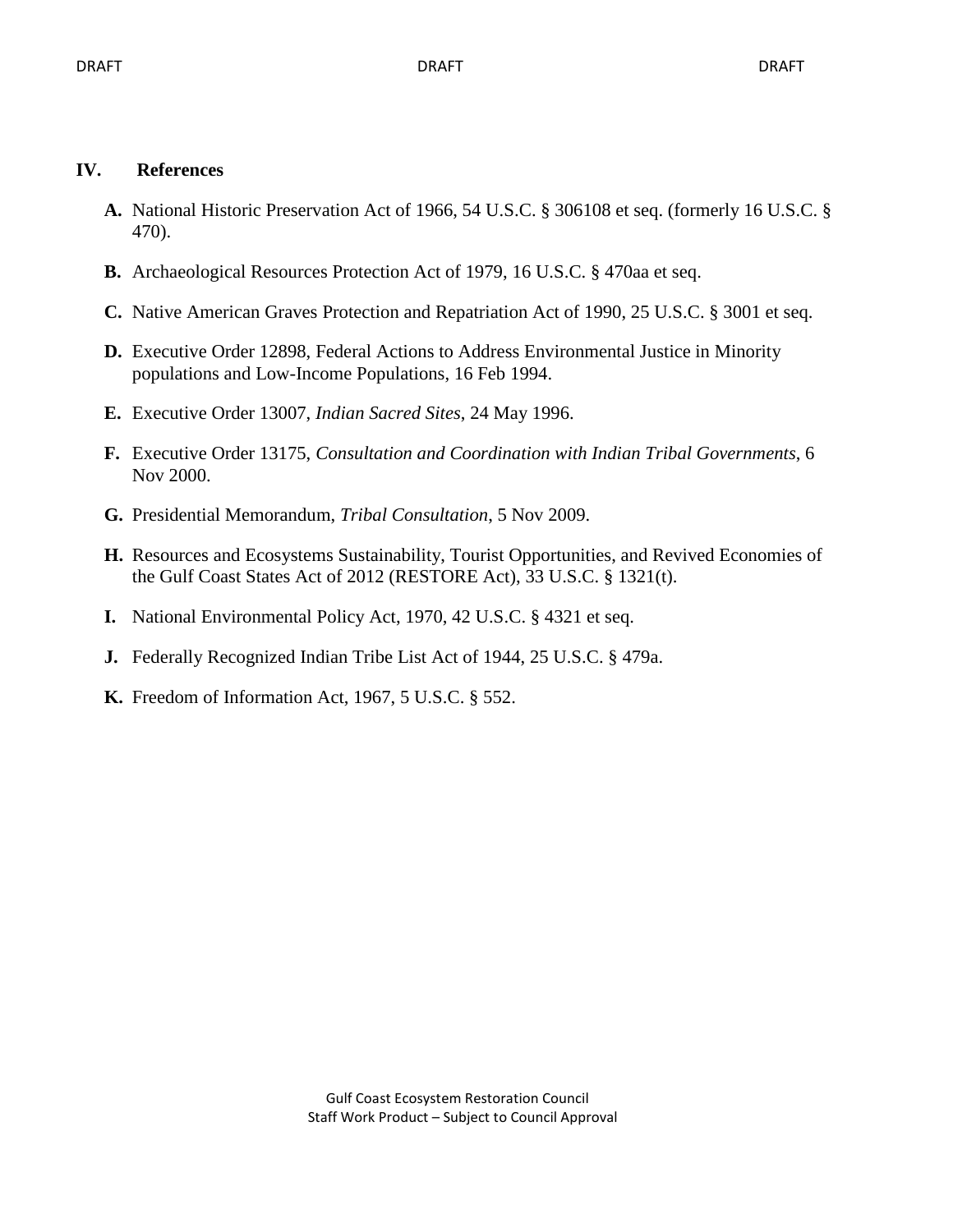#### **V. COUNCIL TRIBAL POLICY GUIDING PRINCIPLES**

**TRIBAL SOVEREIGNTY** – The Council recognizes that Tribal governments are sovereign governments, with the right to set their own priorities, develop and manage Tribal and trust resources, and be involved in federal decisions or activities which have the potential to affect these rights. Tribes retain inherent powers of self-government. The Council recognizes and respects the diversity of Tribes and understands that Tribes are culturally, traditionally, and administratively diverse. In recognition of this diversity and inherent Tribal powers, consultation requests may be initiated by either a Tribe or the Council.

**TRUST RESPONSIBILITY** – The Council will act in a manner consistent with the federal government's trust responsibility to Indian Tribes and will work to meet trust obligations, protect trust resources, and obtain Tribal views of trust and treaty responsibilities, if any, related to Council actions. As an independent agency of the federal government, the Council recognizes its own general trust relationship with, and responsibility to, Indian Tribes.

**GOVERNMENT-TO-GOVERNMENT RELATIONS** – The Council will establish an avenue for Tribal leaders to meet with Council leaders and recognizes that, as governments, Tribes have the right to be treated with respect and dignity, in accordance with principles of self-determination. If the Council becomes aware of organizational impediments limiting the Council's ability to work with Indian Tribes, the Council will seek to remove or restructure those impediments to the extent authorized by law and consistent with this Policy. The Council engaged with Tribes located within the Gulf Coast States in the development of this Policy and will continue to engage with Tribes to discuss improving communication, collaboration, coordination, and consultation practices and procedures.

To promote Tribal relations, the Council has established the Director of Tribal Relations position, which will serve as the primary point of contact for Tribal issues and concerns between Tribes and Council, to ensure Tribal engagement is developed, maintained and enhanced to the highest level available under the law. The Director of Tribal Relations will work cooperatively and collaboratively across all agencies and states to build a cooperative, collaborative, and integrated approach to issues, programs and services addressing the needs of Tribes, including the conduct of Tribal consultation. The contact information for the Director of Tribal Relations will be maintained under the Tribal page of the Council website [\(www.restorethegulf.gov\)](http://www.restorethegulf.gov/) for easy accessibility.

Council interagency agreements with federal Council members for Council-approved RESTORE Act projects and programs will include a provision that requires adherence to Council Tribal Policy throughout the period of performance of such projects and programs.

Council grant awards to State Council members for Council-approved RESTORE Act projects and programs will include provision that requires adherence to Council Tribal Policy throughout the period of performance of such projects and programs.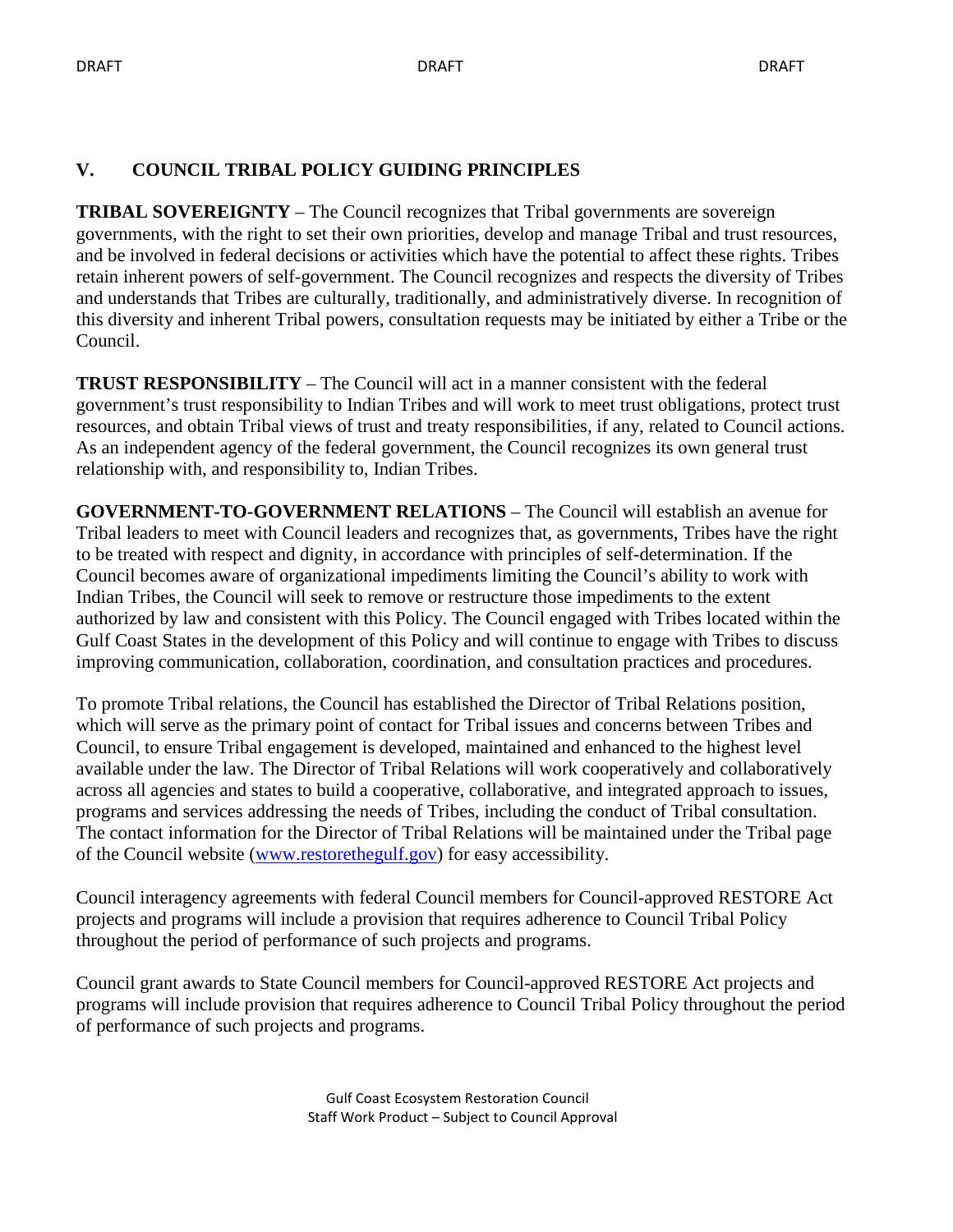**PRE-DECISIONAL CONSULTATION – The Council will involve Tribes in collaborative** processes designed to ensure information exchange, consideration of viewpoints before and during decision making, and utilization of fair and impartial dispute resolution mechanisms. The Council will be clear in identifying, in collaboration with relevant Tribal officials, when consultation is needed and when consultation is taking place.

**SELF RELIANCE, CAPACITY BUILDING, AND GROWTH** – The Council will search for ways to involve Tribes in programs, projects and other activities that build economic capacity and foster abilities to manage Tribal resources while preserving cultural identities. Partnering with Tribes on studies, projects and programs will be supported and promoted to the extent permitted by law and policy. The Council will incorporate Tribal knowledge for planning purposes and to inform operation activities.

**NATURAL AND CULTURAL RESOURCES** – The Council recognizes and respects the significance Tribes ascribe to cultural and environmental resources, that cultural and environmental resources are often inseparable, and that certain resources and properties are utilized in traditional and customary religious ceremonies. The Council will act to fulfill obligations to preserve and protect Tribal trust resources to the extent permitted by law. To the extent permitted by law and consistent with the federal government's trust responsibility to Tribes, the Council will endeavor to protect the location of historic properties, properties of religious and cultural significance, and archaeological resources, in consultation with and when requested by the affected Tribes.

In some instances, Council funding approval for a project of program may be accompanied by environmental compliance documentation pursuant to federal law that includes conditions pertaining to Tribal historic and cultural resources. Such conditions, for example, may require the funding recipient to conduct archaeological surveys prior to implementing a certain activity in order to ensure that any historic and cultural resources are properly addressed. The Council is committed to working with its members to ensure full compliance with any such conditions by effectively conveying them to funding recipients and ultimately to the parties directly responsible for implementation of the given project or program.

Monitoring of these and all compliance activities will be monitored and communicated with Tribes throughout the implementation process and life of the project or program.

Government-to-Government or Sovereign-to-Sovereign agreements will be established consistent with the federal trust responsibility and will uphold protection of any and all historic or cultural properties.

**FEDERAL ACTIONS TO ADDRESS ENVIRONMENTAL JUSTICE IN MINORITY POPULATIONS AND LOW-INCOME POPULATIONS** – The Council notes the distinction between this Policy, federal environmental laws pertaining to public involvement, and Executive Order 12898 (Federal Actions to Address Environmental Justice in Minority Populations and Low-Income Populations). Under this Policy, the Council consults with Tribal governments when agency actions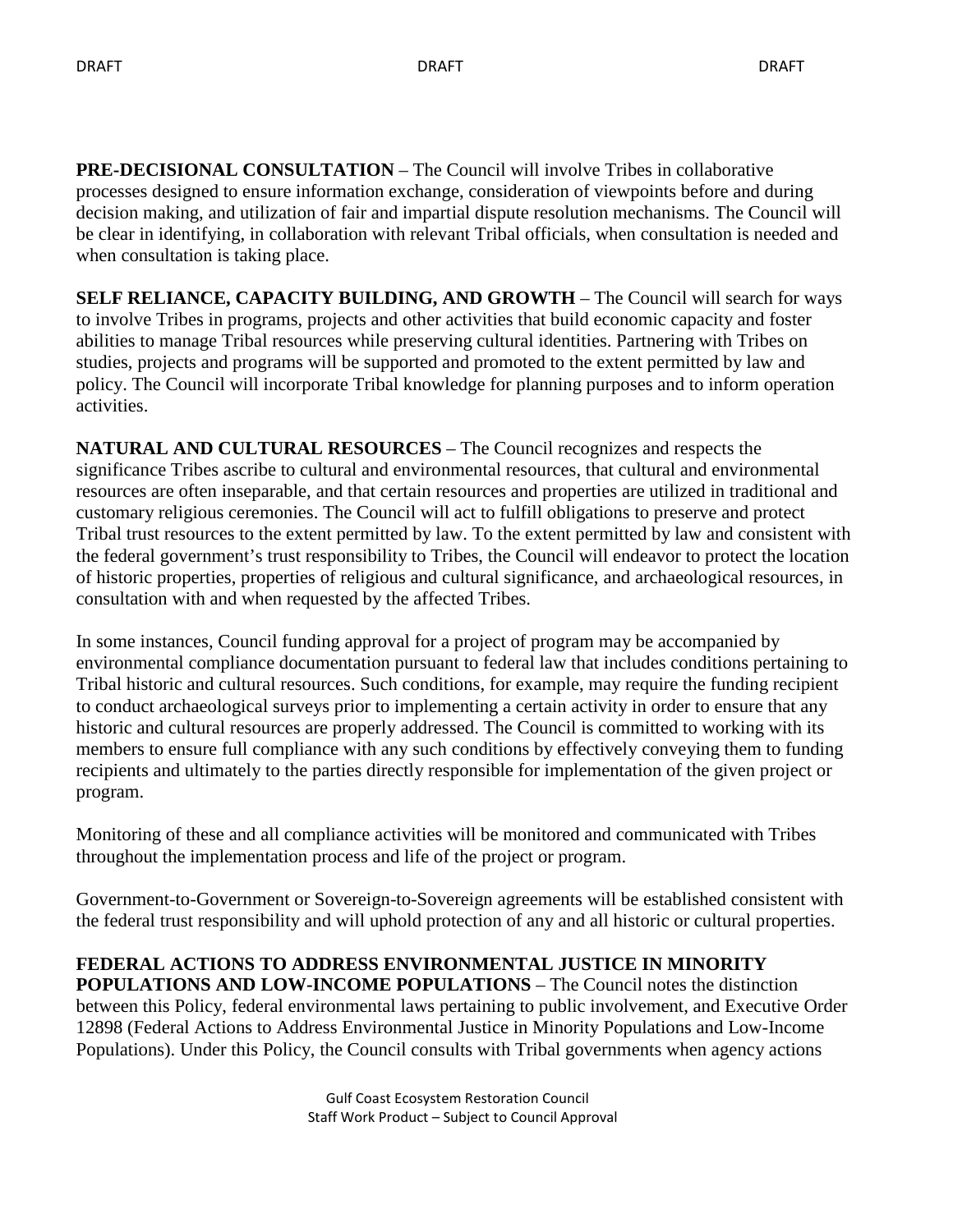and decisions may significantly affect Tribal interests. This commitment is separate from, but may be simultaneously executed with, the Council's concurrent obligation to involve the public as required by federal environmental laws. The Council also recognizes the need to be responsive to the environmental justice concerns of non-federally recognized Tribes, individual Tribal members, Tribal community-based/grassroots organizations and other indigenous stakeholders under Executive Order 12898.

**EDUCATION, AWARENESS, AND TRAINING** – The Council will seek to identify and establish procedures and mechanisms to educate Council staff about working effectively with Tribal governments and understanding Tribal cultures, Tribal sovereignty, Tribal treaty and other rights, federal Indian law, and Tribal engagement under Executive Order 13175. The Council recognizes that each Tribe is unique and has its own guidelines established on how federal agencies and employees communicate and work with the Tribe; therefore, the Council will reach out to Tribes, to the extent practicable, for cultural training opportunities to strengthen cultural knowledge and relationships. Training will seek to enhance mutual understanding of cultural perspectives and administrative requirements between Tribal and federal officials and to promote inter-governmental relationships. Tribal representatives will be encouraged to participate in training along with Council employees.

**COMMUNICATIONS, DOCUMENTATION, AND REPORTING** – Methods that ensure accountability and reporting are essential to regular and meaningful communication, collaboration, coordination and consultation. The Council will establish procedures to document and report communications with Tribes to ensure it is working effectively with Tribes. The Council will review Tribal policy, procedures and activities to ensure good Tribal relations are maintained and prioritized. On an annual basis, the Council shall prepare a progress report of Tribal engagement activities and submit to the Director of the Office of Management and Budget as required by Presidential Memorandum on Tribal Consultation dated November 5, 2000. The Council will post this report on the Council's website at *www.restorethegulf.gov* Tribal page and linked to this Policy. Tribal requests for confidentiality of information made during consultation will be respected and accommodated to the extent permitted by law.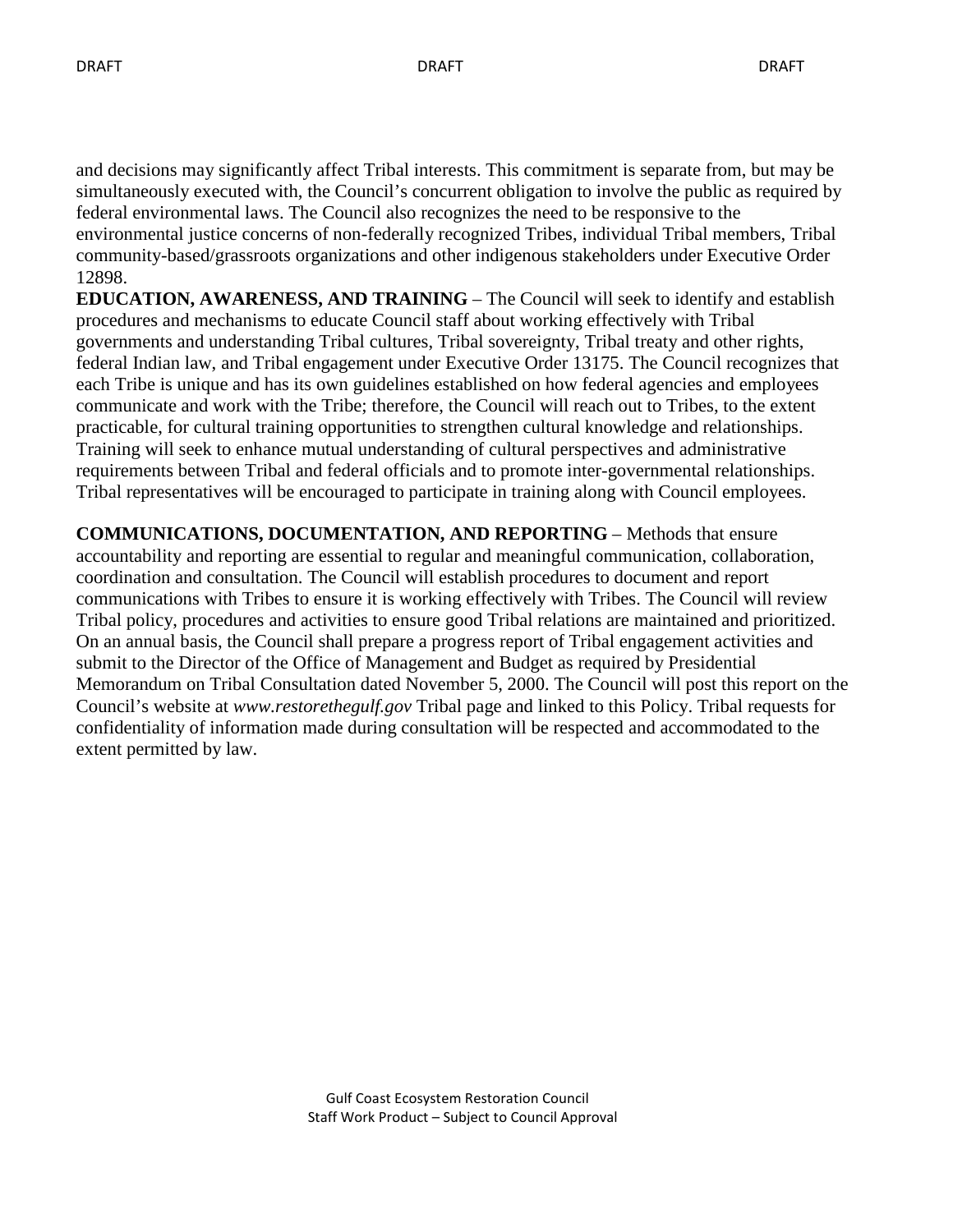#### **VI. Implementation:**

The Council will seek and promote cooperation among the six federal agencies and five state members making up the Council, as well as all Council employees. The Council's mission encompasses many complex issues where cooperation and mutual consideration among the federal, State, Tribal, and local governments are essential. To that end, the Council will promote, lead, and ensure that Tribal engagement as set forth in this Policy is understood, promoted and followed.

To the extent practicable, the Council will consult with Tribes (individually or collectively as the parties may determine) at mutually convenient times, and will endeavor to notify Tribes 60 to 90 days prior to any such consultation meetings (unless the Council determines that circumstances necessitate a shorter notification period) in order to allow meaningful input by Tribes. The Council will provide all communications to be discussed during consultation meetings, including dates, times and meeting places.

The Council will treat a request for consultation from a Tribal official in an expedited fashion and provide a written or emailed response confirming receipt of the request in a timely manner.

The Council will provide Tribal officials with a formal, written communication that summarizes the consultation, and responds to the issues and concerns, if any, identified during consultation. The follow-up communications should be transmitted by the Council within 30 days after the consultation. The follow-up communications should also specifically indicate whether the Council accepts the position of one or more Tribes, and/or include an explanation of the Council's position(s).

The Council provided opportunity and communicated, collaborated, coordinated and engaged with Tribes to the greatest extent practicable and permissible in the development of this Policy. In so doing, Tribes were and have been involved with this Policy development from day one and therefore this Policy is mutually agreed upon by the Council and Tribes.

The following Tribes were and are engaged in the development process:

Absentee-Shawnee Tribe of Indians of Oklahoma, Alabama-Coushatta Tribe of Texas, Alabama-Quassarte Tribal Town, Caddo Nation, Catawba Indian Nation, Cherokee Nation, Chickasaw Nation, Chitimacha Tribe of Louisiana, Choctaw Nation of Oklahoma, Coushatta Tribe of Louisiana, Eastern Band of Cherokee Indians, Eastern Shawnee Tribe of Oklahoma, Jena Band of Choctaw Indians, Kialegee Tribal Town, Miccosukee Tribe of Indians of Florida, Mississippi Band of Choctaw Indians, Muscogee (Creek) Nation, Poarch Band of Creek Indians, Quapaw Tribe of Indians, Seminole Nation of Oklahoma, Seminole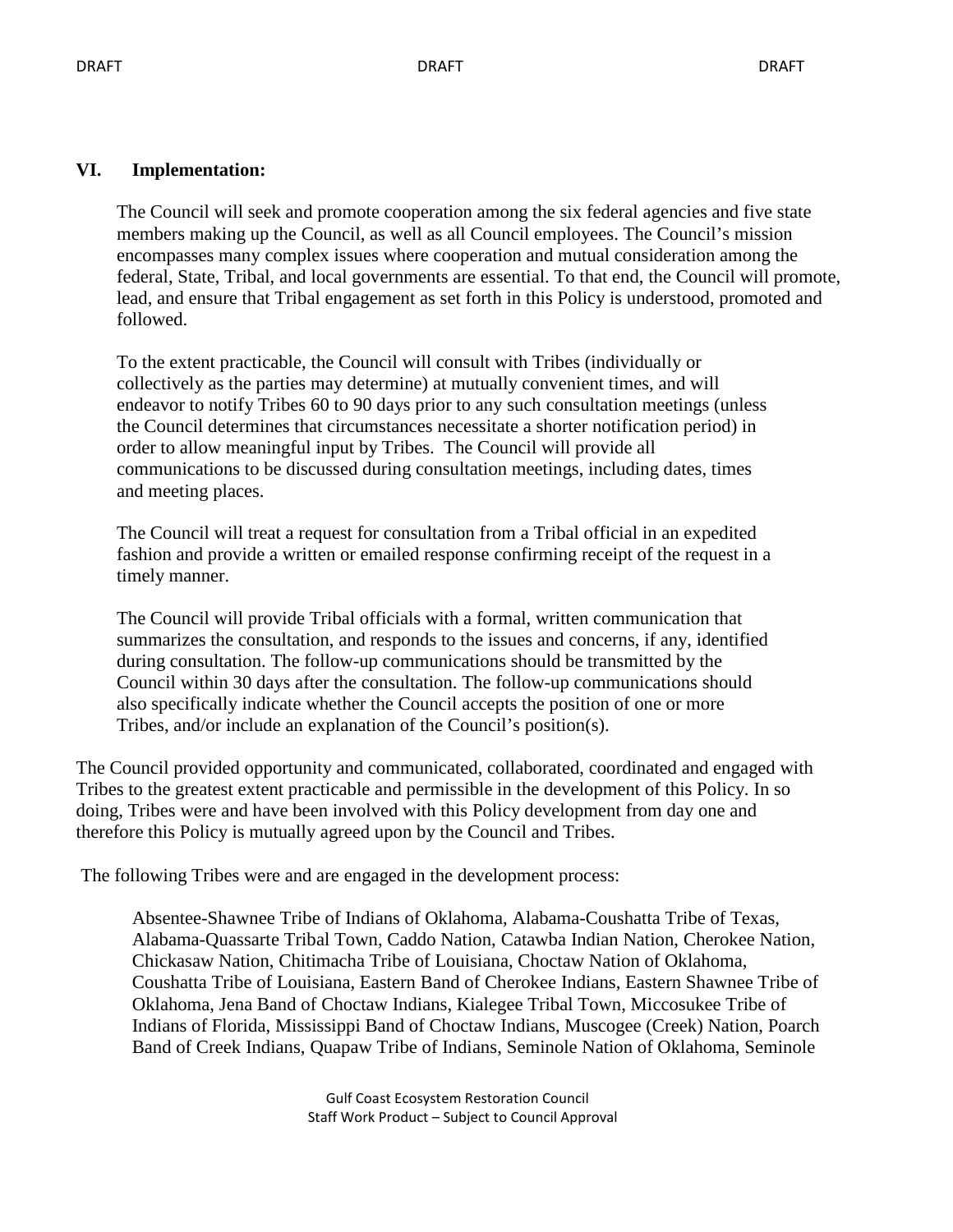Tribe of Florida, Shawnee Tribe, Thlopthlocco Tribal Town, Tunica-Biloxi Indian Tribe, United Keetoowah Band of Cherokee Indians of Oklahoma, Kickapoo Traditional Tribe of Texas, Ysleta del Sur Pueblo.

This Policy is not intended to, and does not, grant, expand, create or diminish any legally enforceable rights, benefits, or trust responsibilities, substantive or procedural, not otherwise granted or created by this Policy. This Policy shall not be construed to alter, amend, repeal, interpret, or modify Tribal sovereignty or any treaty rights of any Indian Tribe, or to preempt, modify or limit the exercise of any such rights.

This Policy is established to improve Council management of its relations and cooperative activities with Indian Tribes. Notwithstanding anything to the contrary herein nothing in this Policy creates any budgetary obligation or right of action on behalf of any person or entity against the Council for failure to comply with this Policy, or creates any right, substantive or procedural, enforceable by law or in equity by any person or entity against the United States, its agencies, or any person.

Amendments (substantive changes) or revisions (corrections or updates) to this Policy may be developed and issued by the Council after meaningful consultation between the Council and Tribal officials.

This Policy is effective beginning on the date that it is approved and adopted by the Council and will remain in effect until it is withdrawn or amended.

Ben Scaggs Date Executive Director (Acting) Gulf Coast Ecosystem Restoration Council

This Policy is effective beginning on the date that it is approved and adopted by the Tribal Council of the "Tribe's Name" and will remain in effect until it is withdrawn or amended.

\_\_\_\_\_\_\_\_\_\_\_\_\_\_\_\_\_\_\_\_\_\_\_\_\_\_\_\_\_\_ \_\_\_\_\_\_\_\_\_\_\_\_\_\_\_\_\_\_\_\_\_\_\_\_\_